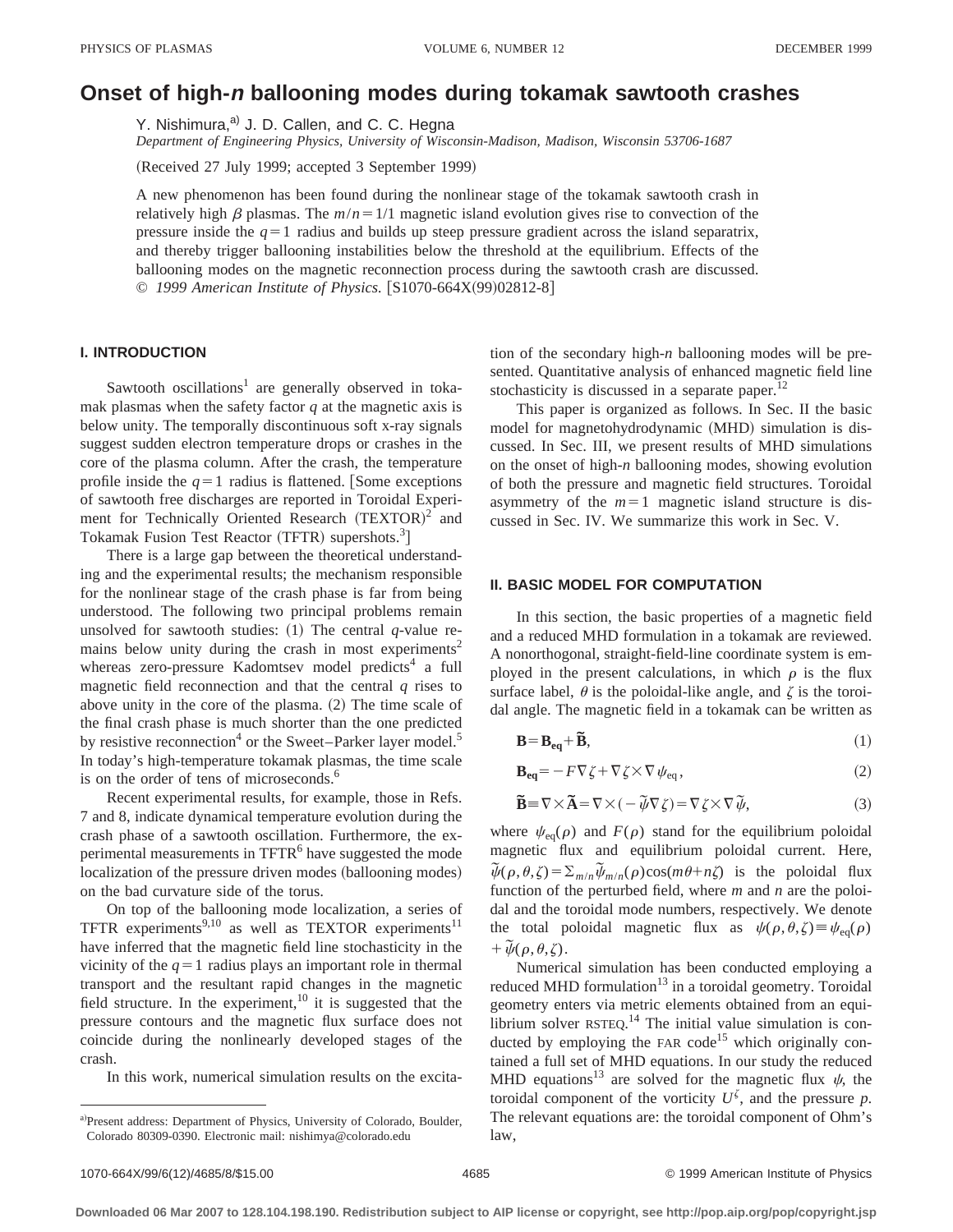$$
\frac{\partial \psi}{\partial t} = -R^2 [(\mathbf{v} \times \mathbf{B}) \cdot \nabla \zeta - \eta J^{\zeta}], \tag{4}
$$

the vorticity equation,

$$
\frac{dU^{\zeta}}{dt} = S^2 R^2 \left[ \mathbf{B} \cdot \nabla \left( \frac{J_{\zeta}}{F} \right) + \frac{\beta}{2 \epsilon^2} \left( \nabla \frac{1}{B^{\zeta}} \times \nabla p \right) \cdot \nabla \zeta \right] + \nu_{\perp} \nabla^2 U^{\zeta},\tag{5}
$$

and the pressure evolution equation,

$$
\frac{dp}{dt} = \kappa_{\perp} \nabla_{\perp}^2 p. \tag{6}
$$

In these equations, *R* stands for the major radius,  $\mathbf{v} = R^2 \nabla \zeta$  $\times \nabla \phi$  is the fluid velocity ( $\phi$  is the stream function), **U**  $\equiv R^2 \nabla \times (R^2 \mathbf{v}/F)$  is the vorticity, and  $\mathbf{J} = \nabla \times \mathbf{B}$  is the current density. Superscripts (subscripts) denote the contravariant (covariant) components. Here  $\eta$  is the resistivity and the transport coefficients are given by  $v_{\perp}$ , and  $\kappa_{\perp}$ , which are the perpendicular viscosity and the perpendicular heat conductivity, respectively. In this work heat conduction parallel to the magnetic field is ignored due to numerical difficulties. The maximum toroidal beta value at the magnetic axis is denoted by  $\beta$ , while the inverse aspect ratio is  $\epsilon$ . The reduced MHD formulation is derived by neglecting  $\epsilon^2$  and higherorder terms and is correct to the small inverse aspect ratio limit where  $\epsilon \ll 1$ .

Time is normalized by the resistive time  $\tau_r \equiv a^2/\eta$  and the length is normalized by the minor radius *a*. The Lundquist number is given by  $S = \tau_r / \tau_a$  where  $\tau_a$  is the poloidal Alfven transit time. Incompressibility ( $\nabla \cdot R^{-2}v=0$ ) is implicit in Eq.  $(6)$ . Toroidal curvature effects are included in the second term of Eq.  $(5)$ , which is the minimum requirement to describe the ballooning-type pressure driven modes. The reduced MHD does not precisely include the effect of the  $n=1$  toroidal internal kink mode. The analysis by Bussac *et al.*<sup>16</sup> reveals that the mode enters through order  $\epsilon^4$  in the variational principle.<sup>16</sup> Bussac *et al.*<sup>16</sup> have shown that the internal kink mode is only unstable when  $\beta_{p,\text{Bussac}}$  > 0.3  $(\beta_{p,\text{Bussac}})$  is the poloidal beta value which is volume averaged within the  $q=1$  radius, and differs from the conventional poloidal beta  $\beta_p$ ). In our simulation, possibly due to the absence of higher-order term effects, the  $m/n = 1/1$  ideal/ resistive kink modes are always linearly unstable regardless of what  $\beta$  value one employs.

To time advance the reduced MHD equations, the unknown quantities  $x(\rho,\theta,\zeta)$  in Eqs. (4), (5), and (6) are separated into equilibrium and perturbation parts:  $x(\rho,\theta,\zeta)$  $= x_{eq}(\rho,\theta) + \tilde{x}(\rho,\theta,\zeta)$ . The purely equilibrium terms are discarded in the FAR code,<sup>15</sup> leaving only terms that are linear or quadratic in the perturbed quantities. Linear calculations time advance only the  $x_{eq} \times \bar{x}$  terms implicitly, while nonlinear calculations integrate quadratic terms  $\tilde{x} \times \tilde{x}$  explicitly. The perturbed quantities  $\tilde{x}(\rho,\theta,\zeta)$  are finite differenced in  $\rho$ and expanded in Fourier series for the poloidal angle  $\theta$  and the toroidal angle  $\zeta$ . At  $t=0$  we perturb a single resonant mode  $\phi_{1/1}$  with a finite amplitude. To see the evolution of



FIG. 1. Mode spectrum employed for the simulation. The abscissa and ordinate corresponds to poloidal and toroidal mode numbers, respectively. A total of 151 modes are used in the simulations.

magnetic structures, magnetic field line trajectories have been obtained by integrating the magnetic field line equation

$$
\frac{d\rho}{d\zeta} = \frac{B^{\rho}}{B^{\zeta}} = -\frac{1}{\rho F} \frac{\partial \psi}{\partial \theta}
$$

$$
\frac{d\theta}{d\zeta} = \frac{B^{\theta}}{B^{\zeta}} = \frac{1}{\rho F} \frac{\partial \psi}{\partial \rho},
$$

using a fourth-order Runge–Kutta–Gill method.<sup>17</sup>

,

## **III. SIMULATION RESULTS**

Parameters used in the calculations were as follows. The *q*-profile is taken as a peaked profile.<sup>18</sup> The central- $q$  is taken as  $q_0$ =0.81 to avoid the resonance of  $m/n=4/5$  mode near the magnetic axis. The equilibrium pressure profile has the form of  $p = \psi_{\text{eq}}^2$ . Major radius  $R = 5$  m, minor radius *a* = 1.25 m (the inverse aspect ratio  $\epsilon$ =1/4), and Lundquist number  $S = 10^5$  are taken. A total of 500 equally spaced mesh points was used in the radial direction. The mode spectrum was selected as shown in Fig. 1, so that it fills the  $0.81 \leq q \sim m/n \leq 2.7$  region. A total of 151 modes was included in the simulations. The transport coefficients are taken as small as possible:  $\nu_1 = 0.1$ , and  $\kappa_1 = 0.1$ .

Figures  $2(a)$  and  $2(b)$  show pressure contours in the poloidal cross sections at  $\zeta = \pi$  and  $\zeta = 0$  after a nonlinear evolution of  $m=1$  magnetic island. All the figures in this paper are plotted in the Cartesian (configuration space) coordinates (*X*,*Z*). The center line of the torus is located at the middle of the figure and the toroidal magnetic field falls off proportional to  $1/R$  toward the edges. In Fig. 2,  $\beta$  of 4% (poloidal beta of  $\beta_p$ =0.74) was used. The green and yellow crescentshaped part corresponds to the magnetic island. Localization of the mode on the bad curvature side can be seen starting from  $t=1.205\times10^{-2}$ ; the  $m/n=1/1$  magnetic island evolution gives rise to convection of the pressure inside the *q*  $=$  1 radius and builds up a steep pressure gradient across the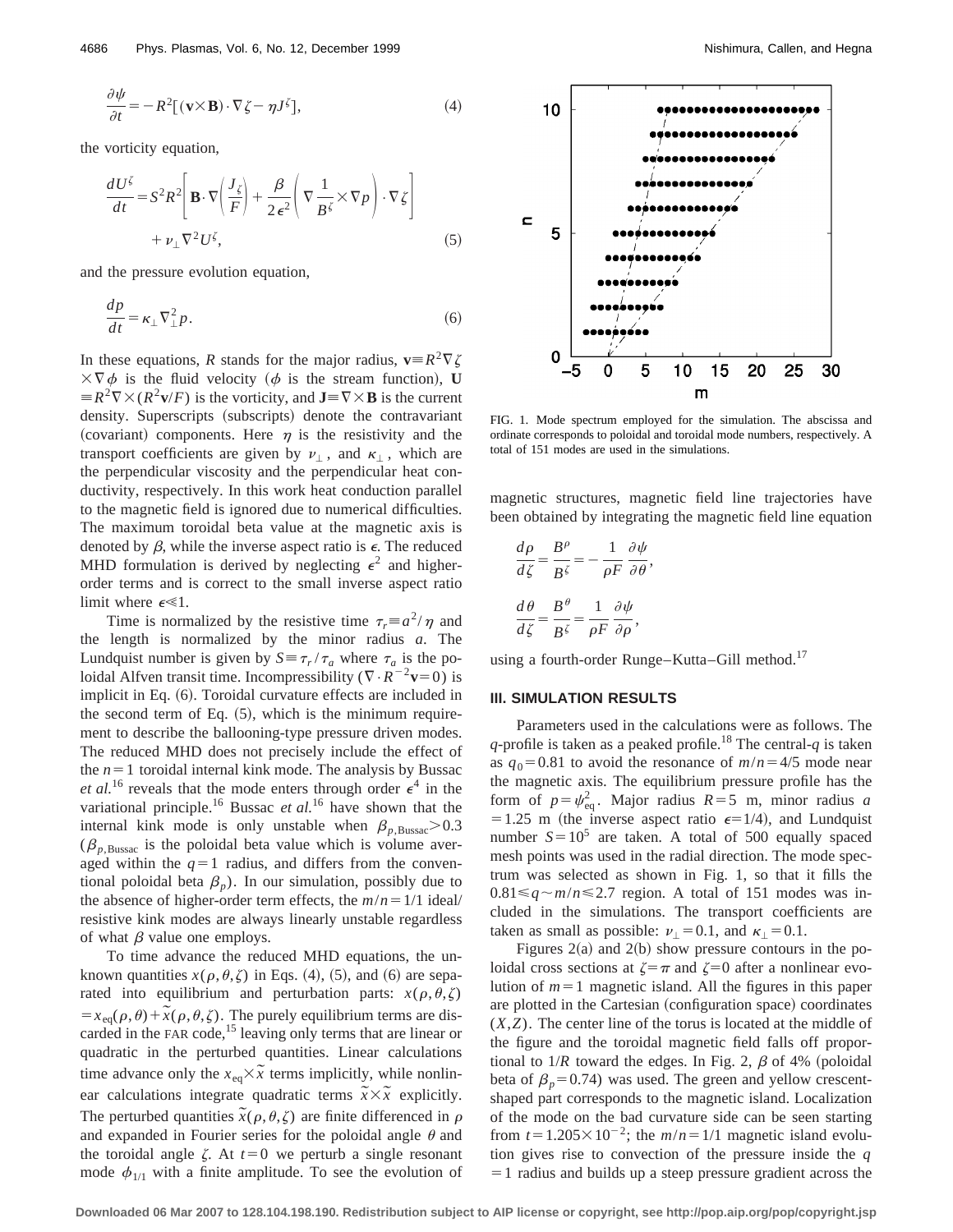

FIG. 2. Pressure contours for the  $\beta$ =4% simulation. The axisymmetry center line is located at the middle of the page. (a), (b) at  $t=1.205\times10^{-2}$ , (c), (d) at  $t = 1.230 \times 10^{-2}$ , and (e), (f) at  $t = 1.265 \times 10^{-2}$ .

island separatrix or the Y-ribbon, $19$  and thereby triggers ballooning instabilities below the threshold at the equilibrium. At later times  $(t=1.230\times10^{-2}$  and  $t=1.265\times10^{-2}$ ), typical ballooning type structures (so-called ballooning fingers) on the bad curvature side can be seen. Note that the corresponding high- $n$  mode activity is suppressed in Figs. 2(a),  $2(c)$ , and  $2(e)$  where the hot core is facing the good curvature side. Figures  $2(e)$  and  $2(f)$  show the final temperature crash phase.

Figure 3 shows eigenprofiles of the streamfunction  $\phi$ : the commensurate  $1/1$  to  $10/10$  mode spectrum, at  $t=1.175$  $\times 10^{-2}$  when the high-*n* mode amplitudes are small, and at  $t=1.230\times10^{-2}$  when the high-*n* modes are active. Figure 3 indicates rapid growth of the  $8/8$  to  $10/10$  modes (red, blue, and green curves).

Figure 4 shows eigenprofiles of  $n=10$  modes but with different  $m$  (poloidal mode) numbers. These incommensurate helicity modes grow simultaneously. This is a typical eigenmode structure of ballooning modes; different *m* modes with same *n* are correlated in the ballooning transformation.<sup>20</sup> Note that each of the modes are localized near the corresponding mode rational surfaces exhibiting the nature of Weber functions<sup>21</sup>— say 15/10 at  $q=1.5$  surface (red), 16/10 at  $q=1.6$  (blue), 17/10 at  $q=1.7$  (green) . . . , and so on.



FIG. 3. Fourier spectrum of the stream functions  $\phi$  (a) at  $t=1.175\times10^{-2}$ and (b) at  $t=1.230\times10^{-2}$ . Commensurate modes,  $m/n=1/1$  to  $m/n$  $=10/10.$ 

An important observation is that these higher number modes are not active in the axisymmetric equilibrium but are triggered by the change in the pressure profile in the vicinity of the Y-ribbon.19 These high-*n* modes are not generated from mode coupling but rather they result from changes in the  $n=0$  equilibrium modes. The ideal  $n=10$  ballooning modes are stable to  $\beta \sim \epsilon$  which is allowed for the reduced MHD description.<sup>13</sup> The resistive ballooning modes<sup>22</sup> are always unstable with a linear growth rate proportional to  $S^{-1/3}$ (here, *S* is the Lundquist number), just as for the  $m/n = 1/1$ resistive kink mode. However, in our simulation model, the small amplitudes of  $n=10$  modes at  $t=0$  never catch up with the amplitude of  $m/n = 1/1$  mode, unless there is a triggering mechanism such as pressure steepening across the island separatrix. The phenomena is different from a mode-

**Downloaded 06 Mar 2007 to 128.104.198.190. Redistribution subject to AIP license or copyright, see http://pop.aip.org/pop/copyright.jsp**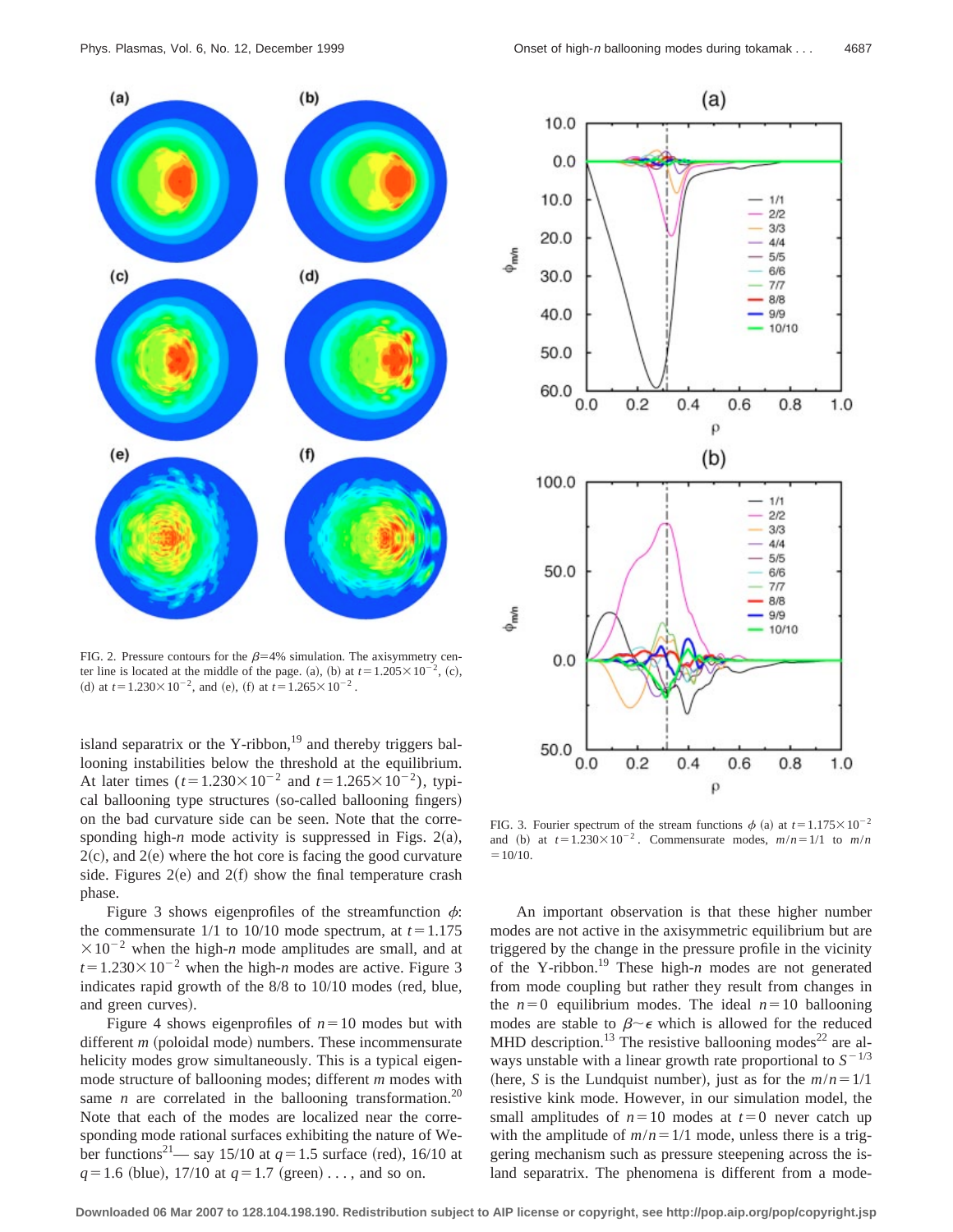

FIG. 4. Fourier spectrum of stream function  $\phi$  (a) At  $t=1.175\times10^{-2}$  and (b) at  $t=1.230\times10^{-2}$ . All modes shown have the same toroidal mode number  $n=10$ , but they have incommensurate helicities.

coupling energy cascade as one sees in magnetoturbulence.<sup>23,24</sup>

Figure 5 shows the flow velocity field for the same  $\beta$ =4% simulation. Interestingly, we can observe small scale eddy structures along the ballooning mode fingers streaming both inward and outward. Note that the significant eddy appears outside the  $q=1$  radius, while similar structures exist inside the  $q=1$  radius. These eddies convect plasma substantial distances across the  $q=1$  surfaces.

In an actual plasma discharge, no modes can keep growing forever, unless, say, the entire plasma discharge is terminated. Any instability should reach a saturation stage. For example, in Fig.  $2(f)$  the ballooning mode fingers are torn and we see a transition to another instability perhaps of a Kelvin–Helmholtz type.<sup>25</sup> This signifies that numerous  $m/n$ 



FIG. 5. The velocity field for the  $\beta$ =4% simulation. The axisymmetry center line is located at the middle of the page. (a), (b) at  $t=1.205\times10^{-2}$ , (c), (d) at  $t=1.230\times10^{-2}$ , and (e), (f) at  $t=1.265\times10^{-2}$ . The lengths of the arrows are in the same unit for all the figures.

 $\neq$ 1/1 modes come into play and destroy the coherent structures. A key to understand ''tearing'' of the ballooning fingers is the finite dissipation. In a dissipative plasma, resistivity as well as viscosity plays a role in damping modes, especially in the short wavelength modes. As a reminder, the diffusion terms in Eqs.  $(5)$  and  $(6)$  are proportional to  $m<sup>2</sup>$ .

Figure 6 shows magnetic field line Poincaré plots during the ballooning mode evolution, at the time corresponding to those for the pressure contours of Fig. 2. As one can see, although the magnetic field lines are globally stochasticized, the field lines basically follow pressure surfaces. This is in contrast to the work by Kleva and Guzdar<sup>26</sup> where the authors claim that the pressure and the magnetic field completely decouple and the pressure finger evolution does not affect the poloidal magnetic field strength. From the numerical measurement of the local magnetic field line pitch at  $t=1.265\times10^{-2}$  we obtained  $q_0<1$  near the shifted magnetic axis. The value of *q*-profiles for both the equilibrium (the solid line) and at the time  $t=1.265\times10^{-2}$  (circles) are shown in Fig. 7. Given the location of the shifted magnetic axis  $(X_0, Z_0)$  in a Cartesian coordinate system, a poloidal angle is calculated from

**Downloaded 06 Mar 2007 to 128.104.198.190. Redistribution subject to AIP license or copyright, see http://pop.aip.org/pop/copyright.jsp**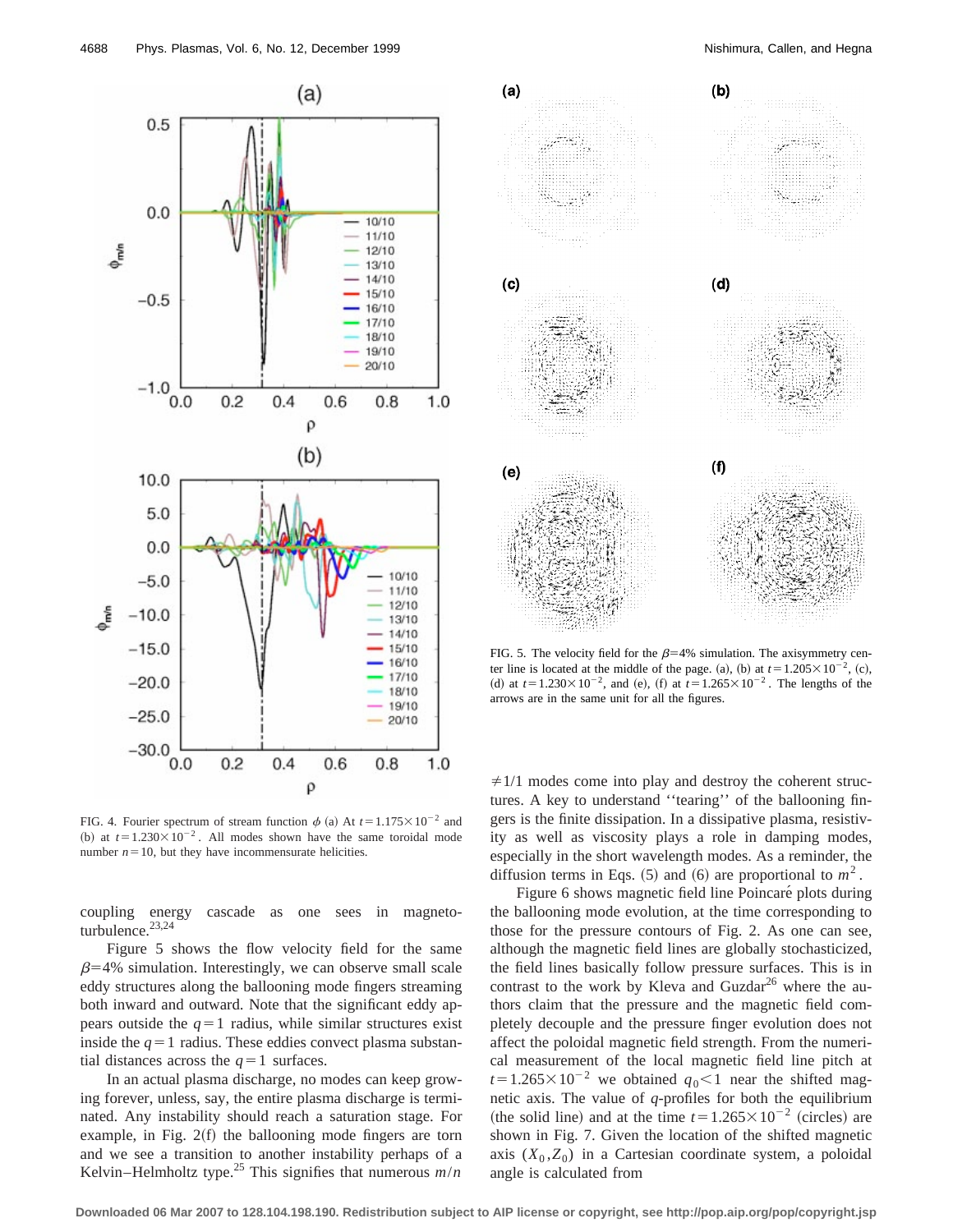

FIG. 6. Poincaré plots of magnetic field line trajectories for the  $\beta$ =4% simulation. The axisymmetry center line is located at the middle of the page. (a), (b) at  $t=1.205\times10^{-2}$ , (c), (d) at  $t=1.230\times10^{-2}$ , and (e), (f) at *t*  $=1.265\times10^{-2}$ .

$$
\Theta = \arctan \frac{Z - Z_0(\zeta)}{X - X_0(\zeta)}.
$$

Then, the safety factor is calculated by an averaged field line pitch

$$
\langle q \rangle = \lim_{\zeta \to \infty} \frac{\zeta}{\Theta(\zeta) - \Theta(0)}.
$$
 (7)

The averaged  $\langle q \rangle$ -value in the perturbed state is no more than the ratio between the number of toroidal windings to poloidal windings. In Fig. 7, only five toroidal evolutions were taken for  $\zeta$  in Eq. (7). If one follows field lines for a long period, the information of the initial position is lost due to magnetic stochasticity.

In Figs.  $6(c)$ –6(f), global stochasticity can be seen in the annular region extending to  $q \sim 2$  (most of the flux surface except for a few peripheral regions are destroyed). The  $q$  $=1$  annular region is stochastic enough to produce rapid radial heat transport. (Note that parallel heat conduction is taken as zero in the work of this paper.) A simultaneous excitation of incommensurate high-n modes and the island overlapping allows rapid escape of the heat from the center to the  $q \ge 1$  regions. This mode coupling feature of the bal-



FIG. 7. The safety factor profile at the equilibrium (solid line) and at  $t$  $=1.265\times10^{-2}$  (circles) which corresponds to Fig. 6(f).

looning modes and resultant global stochasticity can be a possible explanation for the rapid escape of the heat observed in TFTR experiment.<sup>10</sup> As a result, after the stage of Figs.  $2(e)$  and  $2(f)$ , the effect of finite parallel heat transport along the stochastic magnetic field lines becomes dominant for the pressure evolution. The inclusion of parallel heat transport effects into the MHD model is numerically too demanding and we do not present these simulation results in this paper.

With a decrease in  $\beta$  (4% $\rightarrow$ 2%, see Fig. 8), the ballooning structures can be still seen, but they are rather modest ( $\beta_p$ =0.49 for  $\beta$ =2%). The onset of the ballooning instability is delayed for this lower  $\beta$  case; finger-like structures appear at a much later phase of the  $m=1$  island evolution. It takes a longer time for the pressure gradient to build up to the ballooning threshold. Another observation is the degree of radial extension of the fingers. In the  $\beta$ =2% case, the finger extends only up to  $q \sim 1.3$  surface. As a result, the extension of stochastic annular region is modest compared to higher  $\beta$  cases. Figure 9 shows magnetic field line Poincaré plots during the ballooning mode evolution, at the time corresponding to those for the pressure contours of Fig. 8.

In the lower  $\beta$  ( $\beta_p$ <0.25) limit, the magnetic field lines seem to recover the Kadomtsev-type full magnetic reconnection. As a reminder, the  $text{TEXTOR}^{11}$  experiments are conducted in  $\beta_p \leq 0.3$  and the work by Nagayama *et al.* in TFTR<sup>6</sup> experiments reveals  $\beta_p$  ~ 0.95 for the hot ion mode,  $\beta_p$ ~0.4 for the ion cyclotron range of frequencies (ICRF) plasmas, and  $\beta_p \sim 0.11$  for the Ohmic plasmas. Although magnetic stochasticity induced by the ballooning modes may play a role, the mechanism for the incomplete magnetic reconnection process in the low- $\beta$  plasmas remains to be explored.

# **IV. TOROIDAL ASYMMETRY OF THE**  $m=1$ **MAGNETIC ISLAND**

For the simulation in this section, we have taken the equilibrium  $q$  profile and the pressure profile (the equilib-

**Downloaded 06 Mar 2007 to 128.104.198.190. Redistribution subject to AIP license or copyright, see http://pop.aip.org/pop/copyright.jsp**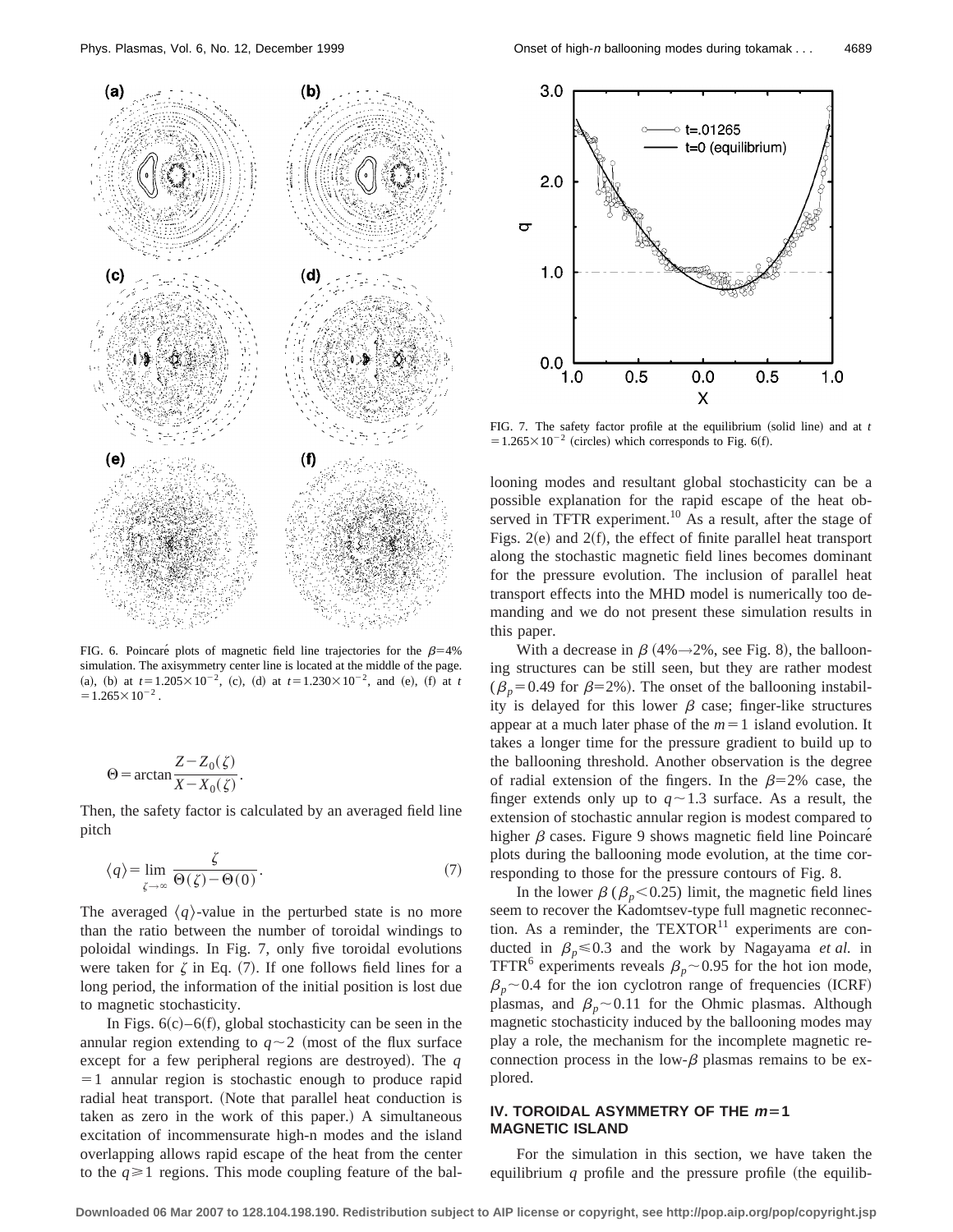



FIG. 8. Pressure contours for the  $\beta$ =2% simulation. The axisymmetry center line is located at the middle of the page. (a), (b) at  $t=1.162\times10^{-2}$ , (c), (d) at  $t=1.187\times10^{-2}$ , and (e), (f) at  $t=1.225\times10^{-2}$ .

rium of  $\beta$ =4%) as in the previous section. However, we do not include pressure/curvature effects in the mode evolution and we set  $\beta=0$  in Eq. (5). Thus, the plasma responds to a Shafranov shift (which is  $17\%$  of the minor radius for the equilibrium employed here) and the equilibrium geometry metric elements, but the dynamical ballooning mode evolution is absent. The aim of this rather artificial calculation is to extract the magnetic field line structure near the  $m=1$ island separatrix or the current sheet, until the moment of the ballooning modes onset. As shown in Figs. 6 and 9, once the short wavelength ballooning modes are triggered, the magnetic field lines basically follow the pressure surface which exhibits the finger-like structure. As suggested by Hegna and Callen<sup>27</sup> the local magnetic shear can be an important factor for the triggering of ballooning modes. The ballooning modes can become unstable when the destabilizing pressuredrive overcomes the field line bending stabilizing contribution on the perturbed magnetic surface.<sup>27</sup> Inclusion of a dynamical curvature term generates magnetic stochasticity and makes observation of the magnetic structures very difficult. Here, we have also employed an extremely large viscosity value ( $v_1$  = 5.0) so as to kill the strong flow.

Figure 10 shows Poincaré plots of magnetic field line trajectories when the hot core is facing the good (left) and

FIG. 9. Poincaré plots of magnetic field line trajectories for the  $\beta=2\%$ simulation. The axisymmetry center line is located at the middle of the page. (a), (b) at  $t=1.162\times10^{-2}$ , (c), (d) at  $t=1.187\times10^{-2}$ , and (e), (f) at  $t=1.225\times10^{-2}$ .

the bad (right) curvature sides of the plasma. As before, the center line is located at the middle of the figure, and the toroidal magnetic field falls off as  $\sim 1/R$  from the center toward edges of the figure. By comparing Poincaré mappings of the field line trajectories on the good and bad curvature sides, toroidal asymmetry in the magnetic field structure can be seen: the internal column is close to the wall in Fig.  $10(b)$ when the hot core region faces the bad curvature side. One can observe the three-dimensional structure of the current sheet<sup>28</sup> of the  $m=1$  magnetic island (or the Y-ribbons<sup>19</sup>); the compression of the flux surfaces is much more pronounced at a toroidal angle where the current sheet is located on the bad curvature side of the torus. The central core has an oval shape rather than circular. The oval shape is upright when facing the bad curvature side, but horizontal when facing the good curvature side. As shown in Figs.  $10(e)$  and  $10(f)$ , Kadomtsev-type full magnetic reconnection<sup>4</sup> takes place in the absence of dynamical ballooning modes.

From this magnetic structure, one can expect that the resultant ballooning-type instabilities across the  $q=1$  surface will be toroidally localized by their alignment with the magnetic island structure. This mechanism is *not* the same as the localization of the ballooning modes which is demonstrated in the previous section. This mechanism arises from the geo-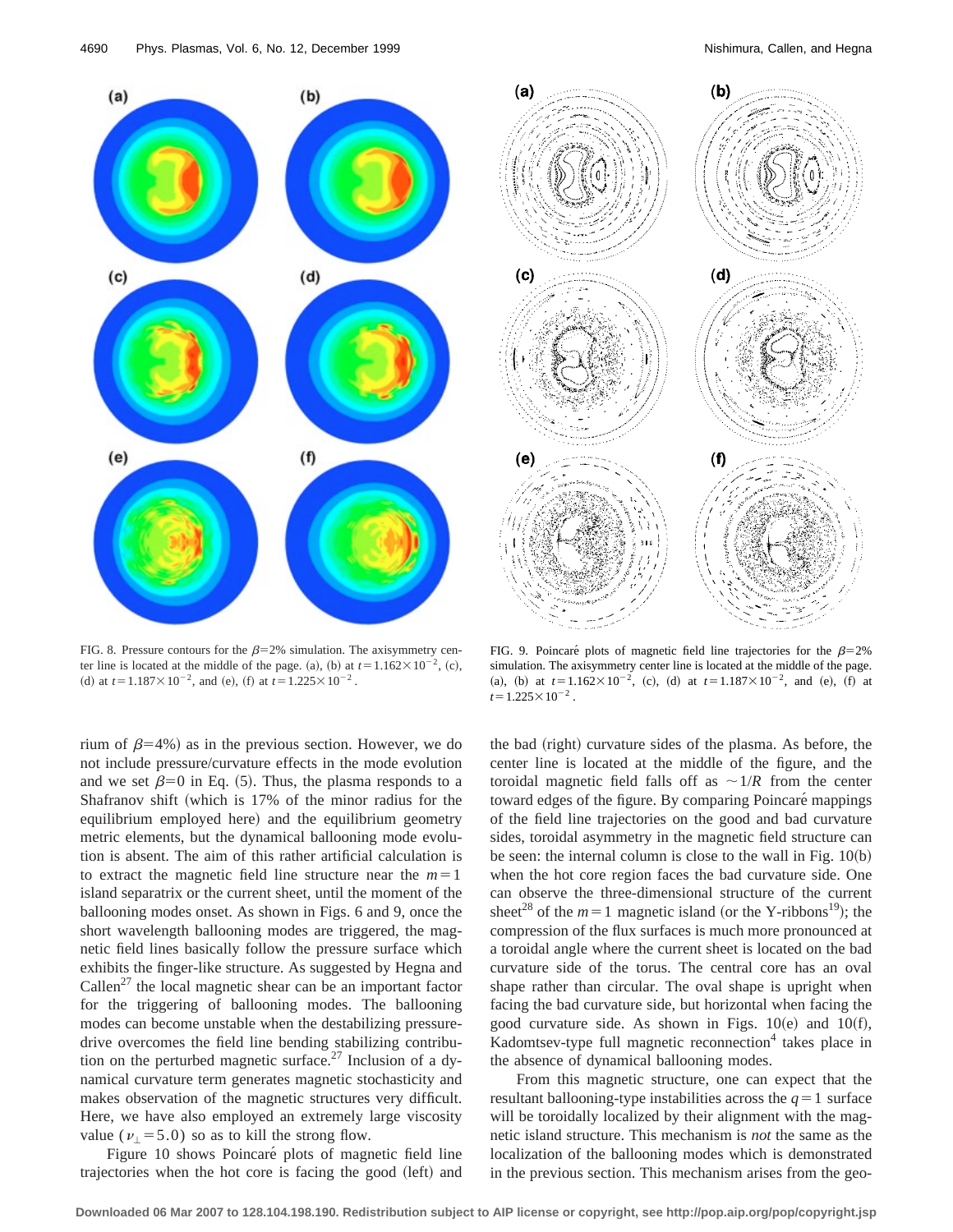

FIG. 10. Poincaré plots of magnetic field line trajectories for the  $\beta$ =4% simulation. Kadomtsev type full reconnection takes place in the absence of dynamical ballooning modes. The axisymmetry center line is located at the middle of the page. (a), (b) at  $t=2.52\times10^{-2}$ , (c), (d) at  $t=2.56\times10^{-2}$ , and (e), (f) at  $t = 2.60 \times 10^{-2}$ .

metrical effects on the  $m/n = 1/1$  magnetic island evolution due to the 1/*R* dependence of the toroidal magnetic field.

## **V. SUMMARY AND DISCUSSION**

In this paper, the tokamak sawtooth crash phase has been studied numerically employing a toroidal magnetohydrodynamic initial value simulation. Motivated by experimental results from TFTR showing dramatic temperature evolution during the crash, emphasis has been put on the role of pressure driven high-*n* ballooning modes.

With a wide selection of Fourier modes, it has been shown that the  $m/n = 1/1$  magnetic reconnection process induces nonlinearly unstable high-n ballooning modes; the  $m/n = 1/1$  magnetic island modifies the pressure profiles and generates unstable states for ballooning modes. The ballooning spectrum in the simulation compares favorably with that expected from conventional MHD theory; $^{20}$  all the modes with different *m* numbers but with the same *n* mode numbers are correlated. In the crash phase, it is observed that small scale vortices are generated. The results were significant in suggesting the breaking of the symmetric  $m=1$  flows, and hence the possibility of temperature profile flattening without complete magnetic reconnection in tokamak plasma discharges.

As an artificial probe for the onset mechanism of high-*n* ballooning modes, the  $m/n = 1/1$  island evolution for a large equilibrium  $\beta$  value (and thus a large Shafranov shift) has been simulated but without the dynamical pressure-drive. By comparing the magnetic field line trajectories on the good and bad curvature sides, we have observed a threedimensional, non-axisymmetric structure of the  $m=1$  magnetic island. It has been shown that the current sheet, $^{28}$  or the Y-ribbon, $^{19}$  is stretched (vertically elongated) when it is facing the bad curvature side. The effect is considered to induce ballooning modes on the bad curvature side.

Compared to previous work by Park *et al.*<sup>29</sup> where the helically twisted equilibrium produced by the kink mode was taken as an initial configuration, this is the first MHDsimulation to reveal the activity of the secondary high-*n* ballooning modes, starting from a self-consistent concentric equilibrium that evolved into an  $m/n = 1/1$  magnetic island structure. The simulation by Park *et al.*<sup>29</sup> was conducted to account for the TFTR  $\beta$  limit disruptions<sup>30</sup> rather than sawtooth crashes. In the  $\beta$  limit disruptions<sup>30</sup> it is observed that the ideal kink modes (instead of resistive kink modes) give rise to precursor signals and the 1/1 kink strongly couples to higher  $m/n$  components. (It is worth pointing out that the localization of a pressure hot bulge to the bad curvature side during the  $m/n=1/1$  island evolutions has been demonstrated by Park  $et$   $al$ .<sup>31</sup> and Aydemir.<sup>32</sup>) To emphasize again, in our studies, the high-*n* ballooning activity does not come from the mode couplings. The ballooning modes are suddenly triggered due to the emergence of the magnetic island or the ''topological change in magnetic field lines'' and the local pressure steepening.

With regard to magnetic structures, it has been shown that the ballooning mode can break the helical symmetry and thereby induce magnetic stochasticity. In the high- $\beta$  simulations, significant stochasticity has been induced by the strong mode couplings between modes of incommensurate helicity, which can induce radial thermal transport along the field lines. This supports TFTR experimental results which suggest rapid heat escape from the center to the outside  $q=1$ region. $10$ 

The relation of our simulation results to the experimentally observed partial reconnection in  $TFTR<sup>6</sup>$  is discussed here. As indicated experimentally<sup>10</sup> the flattening of the temperature profile takes place before the full reconnection of the magnetic field lines. We suggest that, in relatively high- $\beta$ plasmas, the ballooning modes are playing a role in the flattening of the temperature crash in the nonlinear stage of sawtooth events. The dominant mode is converted from the  $m/n = 1/1$  mode to  $n = 10$  higher harmonics (via onset of high- $n$  ballooning modes). Furthermore, we conjecture that the resultant small scale vortices may be playing an important role in the mixing and at the same time damping of strong  $m=1$  flow. At the temperature crash phase, we have shown that the local magnetic field line pitch at the magnetic axis stays as  $q_0$ <1. Though the parallel heat transport along the stochastic magnetic field lines becomes dominant for the